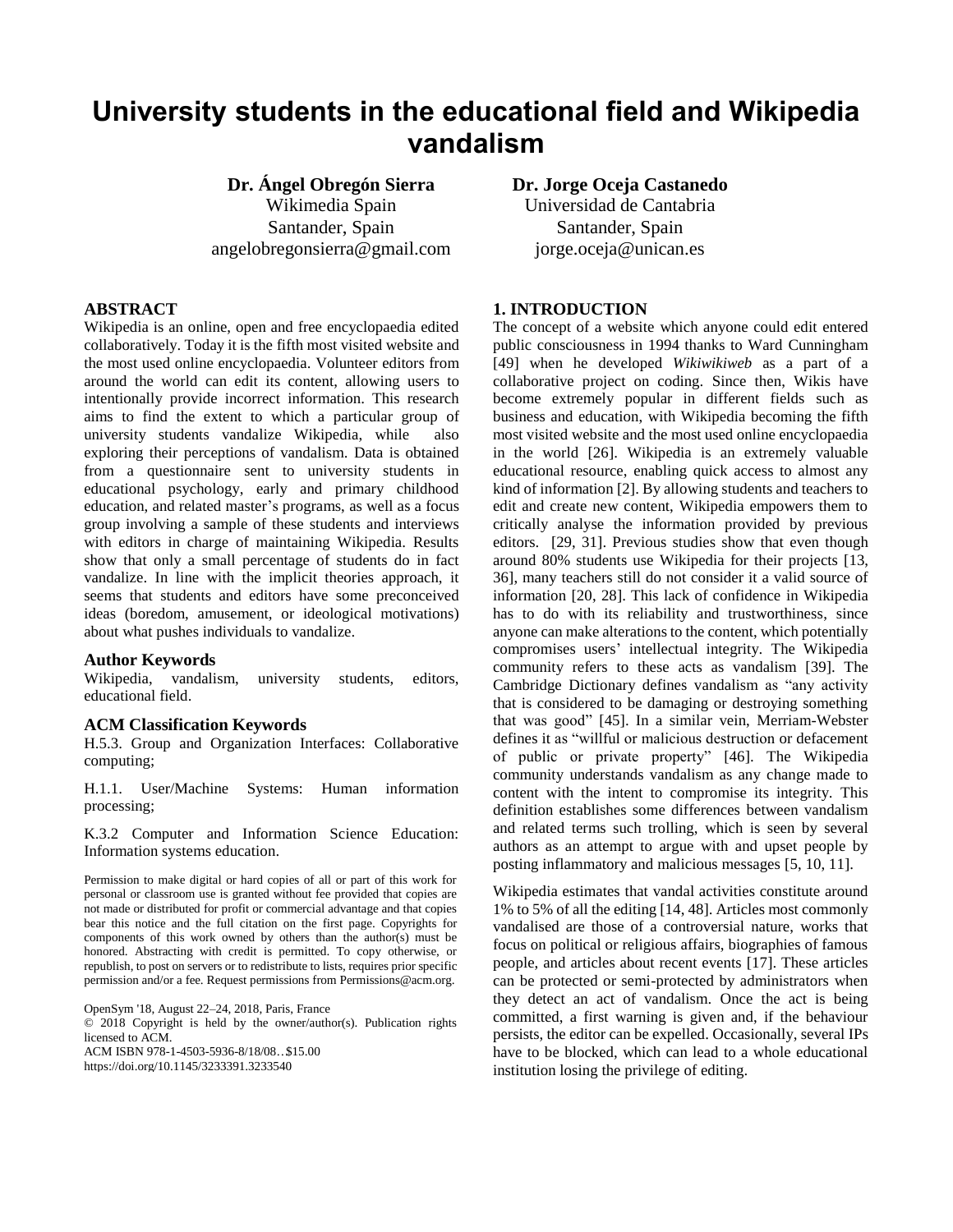In the history of Wikipedia, different biographies have been altered, affecting its reputation negatively [30]. This lead the English Wikipedia to prohibit non-registered users from writing new articles, even though they could still edit [2], and to create the *Office Actions* in order to protect and modify some articles [25]. Along the same lines, the Internet association *Wikipedia Class Action* was created to protect victims. Wikimedia Foundation was forced to change publishing rules in order to control editors' roles, raise money for the victims, and protect other websites from possible attacks.

Some attempts at vandalism have been experimental, such as exploring the time that mistakes remain online [37] or persuading the viralization of fake news [32]. Also, in computer sciences, frequent experiments (such as generating random articles) are carried out without the community's consent [3]. Occasionally vandals do not limit themselves to small, difficult-to-detect hoaxes, but instead create highquality, full-length articles. Some examples are the false Bicholim conflict, the case of the director Yuri Gadyukin or the hoax on God Jar'Edo Wens [9, 23].

Most research on vandalism in Wikipedia focuses on possible prevention methods such as programming bots and algorithms for detection [33, 34, 42, 47]. Detection methods have improved through these investigations; in 2006, bots began to be used to prevent vandalism. However, these bots only have simple heuristic rules, black lists of words and lists of IP addresses and blocked users.

In 2008, automatic learning approaches began to be applied, thanks to the contributions of several specialists [22, 33, 39] Subsequently, new detection systems have appeared combining several characteristics such as language, time, or reputation [1], ex post facto characteristics [47] and crowdsourcing [42]. Algorithms have been designed to identify vandals before they strike [15] and many bots use ORES, a web service and machine-learning API.

Despite the intensive study of prevention methods, insufficient research exists on the behaviour of vandals themselves [44]. Given Cobb's work [7] where he explains that 84% of Wikipedia vandals are adolescents, scholars tend to focus on a particular group: university students, who will become the next generation of educators. This paper seeks to understand the relationship between university students and the cultural and educational resource that is Wikipedia. If students, especially student teachers, regularly vandalize Wikipedia, they are wilfully degrading the quality of a resource they might need in their future educational practices. .

Thus, the main goal of this work is to analyse the behaviour of this collective while evaluating this information in light of observations from the experts who maintain Wikipedia.

This work first aims to answer to what extent university students vandalize Wikipedia, while examining any age or gender-based differences between participants.

This study focused on these two variables because, even though they seem to have an influence regarding the use of Wikipedia and even content creation and editing [26], there is a lack of information on how age and gender can affect vandalism.

We also seek to determine both students' and Wikipedia editors' perceptions of why people vandalize. In this case, following [18] we adopt an implicit theories approach in order to assume that people have general conceptions and interpretations towards some phenomena. For instance, in their studies about online trolling, [18] confirmed four common beliefs about online trolls: that they are attentionseeking, vicious, uneducated and lacking in self-esteem.

# **2. METHODOLOGY**

Three instruments were created and validated for this mixed method sequential explanatory design. Items from a questionnaire created by Obregón and González for studying Wikipedia as an educational resource were used to collect quantitative data from students [27]. Head and Eisenberg [13] inspired this questionnaire which was divided into four dimensions with a total of ninety-one items, some directly targeting vandalism (i.e. "*Have you ever vandalized Wikipedia?*")

In its design phase, a panel of experts confirmed content validity. The University of Cantabria carried out a pilot test with all the students enrolled in programs in the educational field  $(N = 320 \text{ y } n = 73)$ , allowing us to assess reliability and validity through factor analysis.

The Vice-Rectory of Investigations in charge of the Ethics Committee at University of Cantabria actively participated by granting us the permissions needed and helping us to deliver the questionnaire.

The final version of the questionnaire was sent to all Spanish students enrolled in educational field programs and yielded 967 responses. This allowed us to execute both descriptive and inferential statistics, particularly non-parametric tests (Kruskal-Wallis, Wilcoxon and Mann-Whitney U test), as we were dealing with abnormal distributions.

In mixed method sequential explanatory design, quantitative results help to adjust the qualitative instruments. In this case they helped us to improve the script bot for the focus group (i.e.: "*Why do you think that people vandalize"*) as well as the script for the interview (i.e.: "*According to your experience, who do you think is the kind of person who vandalizes Wikipedia?*") We should remember that in these cases, propositive [19] and emergent samples are pertinent [12, 19].

Following these criteria, we selected six students from five different master's programs in education. After a panel of ten expertsimproved the content validity of the script, we carried out the focus group.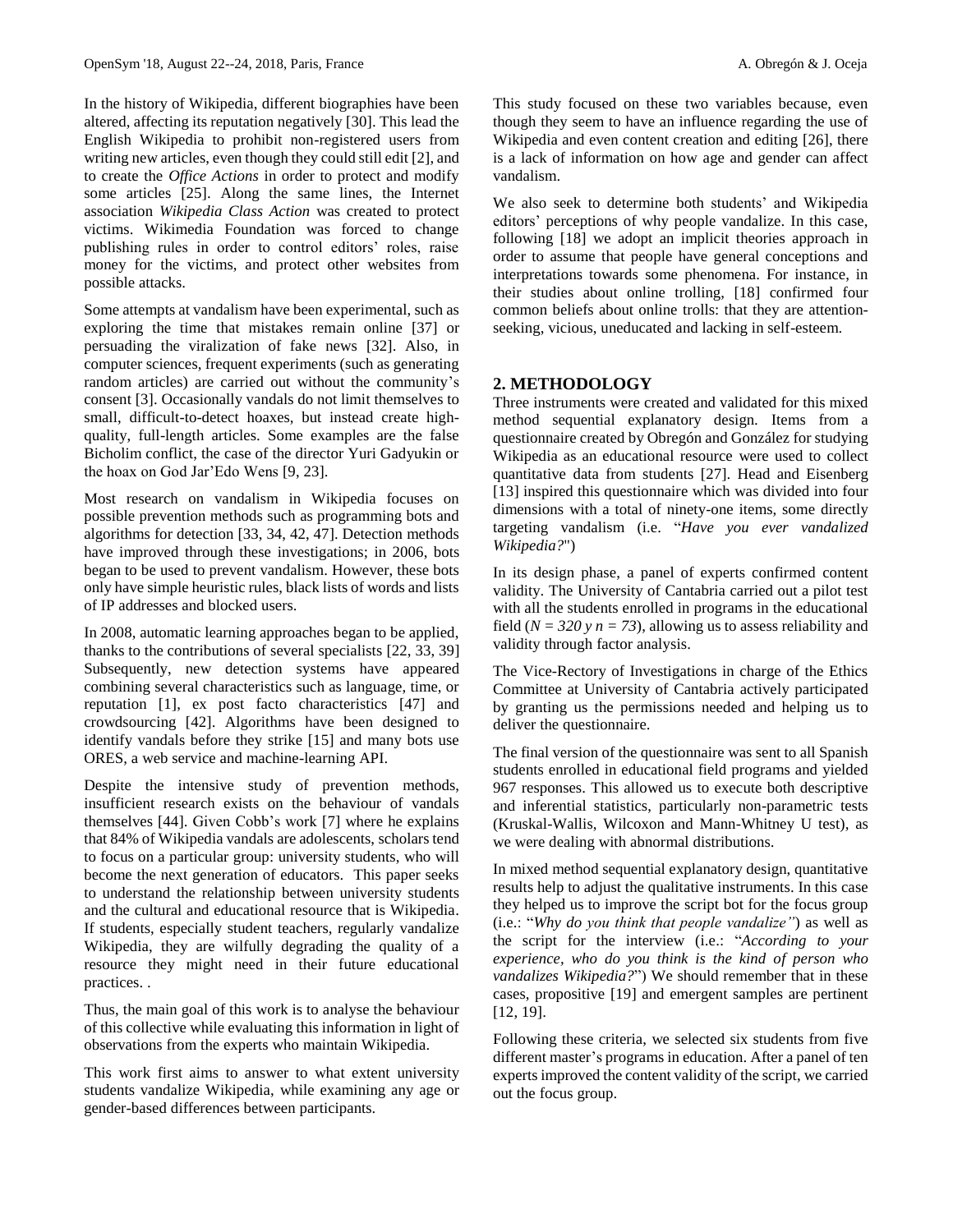Finally, an interview with the Wikipedia expert editors was designed, validated by a panel of five experts, and sent by email to the ten most active correctors<sup>1</sup> gathering seven answers. Measures of trustworthiness (truth value, applicability, consistency and neutrality) were applied.

As mentioned by several authors, [4, 38] qualitative analysis can combine several approaches. In our case, even though some references to the quantitative discoveries appeared in the qualitative analysis, the process was mainly inductive, with concepts and categories that emerged as proposed in the analytic induction [35] or even grounded theory [41].

We used computer-assisted qualitative data analysis software (Atlas.ti) to graphically represent all these concepts and categories, focusing on the reasons that, from the students' and editors' perspectives, lead people to vandalize Wikipedia. Hierarchic semantic trees were built. Following the recommendations of several authors [21, 40], we integrated data from students and editors to find overlapping and non-overlapping results.

# **3. RESULTS**

 $\overline{a}$ 

Table 1 shows the percentage of students who admit to vandalizing Wikipedia, including both general results and data arranged by gender/age.

|                | No      |            | Yes            |            |
|----------------|---------|------------|----------------|------------|
|                | Answers | Percentage | Answer         | Percentage |
| Total          | 928     | 95.9%      | 39             | 4.03%      |
| Gender         |         |            |                |            |
| Male<br>Female | 180     | 94.2%      | 11             | 5.8%       |
|                | 748     | 96.4 %     | 28             | 3.6 %      |
| Age            |         |            |                |            |
| Under<br>23    | 620     | 94,7%      | 35             | 5,3%       |
| 24-30          | 209     | 98,1%      | 4              | 1,9%       |
| $31 - 40$      | 76      | 100,0%     | $\overline{0}$ | 0%         |
| $41 - 50$      | 16      | 100,0%     | $\theta$       | 0%         |
| Over<br>51     | 7       | 100,0%     | $\overline{0}$ | 0%         |

**Table 1: Percentages of students who have vandalized Wikipedia**

<sup>1</sup>[https://xtools.wmflabs.org/adminstats/es.wikipedia.org/201](https://xtools.wmflabs.org/adminstats/es.wikipedia.org/2018-02-01) [8-02-01,](https://xtools.wmflabs.org/adminstats/es.wikipedia.org/2018-02-01) consulted on 10 February 2018.

Even though students do not generally vandalize, we analysed whether a significant difference emerged depending on the groups. After performing the Kolmogorov-Smirnov normality test upon the pertinent part of the questionnaire, results ( $p < 0.05$ ) showed that the normality criterion was not met, meaning that we must use nonparametric analysis.

The Mann-Whitney Test revealed that students' tendency not to vandalize  $(z=1.353, p>0.05)$  remains stable regardless of gender, with denoting a male subject and signifying a woman.

We also carried out a Kruskall-Wallis test for k independent samples to discover any difference among age groups. The results  $(X^2(1) = 9,550, p < 0,05)$  showed that there is, at least, a difference between two of the groups, meaning that further tests were needed to specify this difference. Thus, we carried out another Mann-Whitney to compare the different age groups.

|           | Asymp. Sig |      |
|-----------|------------|------|
| Under 23  | 24-30      | .034 |
|           | $31 - 40$  | ,039 |
|           | 41-50      | .343 |
|           | Over 51    | .530 |
| $24 - 30$ | $31-40$    | ,230 |
|           | 41-50      | .581 |
|           | Over $51$  | ,715 |
| $31 - 40$ | $41 - 50$  | 1    |
| $41 - 50$ | Over $51$  | 1    |

### **Table 2: Mann-Whitney test to compare the different age groups**

Results show that there is a meaningful difference between students under 23 (5.3 % of them vandalize) and both students from 24 to 30 (1.9 %) and from 31 to 40 (0%). The rest of the groups do not show differences, probably due to the sample size.

Regarding qualitative data, the focus group with the students helped us to explore in more detail the reasons why they think people may vandalize.

Students mentioned that boredom could lead some users to vandalize (S2: "There are people with nothing to do and they just want to show off"; S1: "There are people with a lot of free time.") They also shared that having fun and making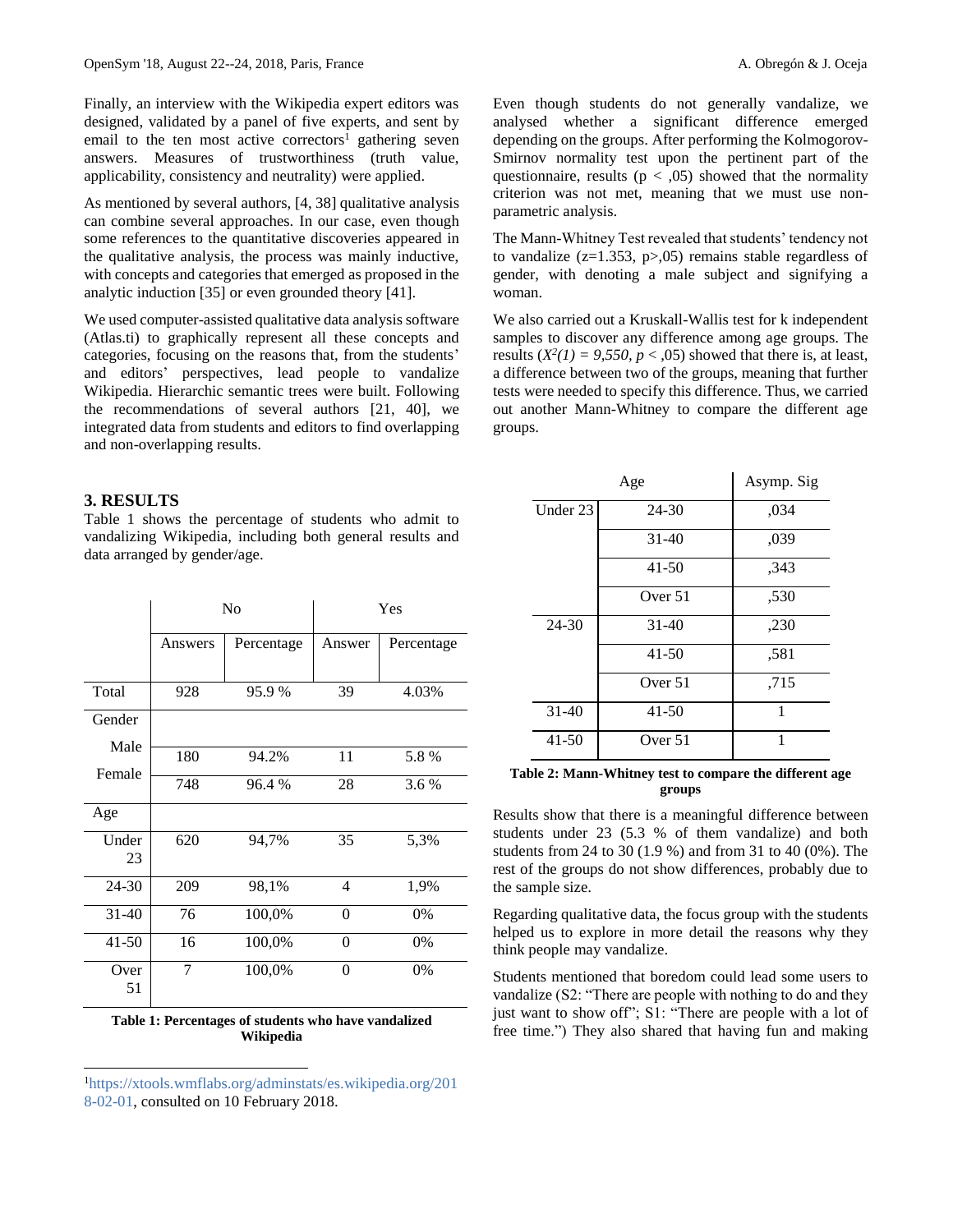people laugh could be another motivation (S5: "If it is as a joke, I would do it.")

Ideology was also considered as a possible reason to vandalize (S4: "I guess ideology… like, these countries that have been impoverished by the FMI would have reasons to write against them"; S4: "Ideology is the first reason.")

We carried out the same analysis with the content from the Wikipedia editors' interviews. They commented that pride might be behind much of the editing (E2: "They are proud that their vandalism is unnoticed, that it's read by people. Still, this editing has to do not only with the pride of maintaining their content, but also with the satisfaction of 'hacking' the system"; E6: "Their need to manage to bypass the security of the system.").



**Figure 1: Semantic networks with student's and editor's reasons** 

Occasionally a vandalizer's pride pushes them to take revenge for actions committed by other users (E6: "If an administrator deletes a comment, he/she would perceive it as a humiliation"; E5: "Frequently users annoyed with Wikipedia for any given reason-they were banned, their articles were deleted, etc.- take revenge.")

For students, boredom (E3: "also the ones that are bored"; E4: "the most common case that I find is bored students"), the intention of making people laugh (E3: "the typical joker"; E1: "Students making pranks… this is as old as time") and ideological reasons (E2: "it is very common during electoral season), might be behind vandalism.

The following chart summarizes all the categories that emerged in our analysis, both the shared ones (green), and the ones only identified in the interviews with the editors (orange).





While both groups referred to boredom, fun and ideological motivations, editors add vanity as a possible cause for vandalism. An online vandal's ego can motivate them to prove themselves by hacking system security or to preserve their particular content, oftentimes as revenge upon other editors who have altered it.

## **4. DISCUSSION AND CONCLUSIONS**

The analysis shown in the results section allowed us to answer the three research questions we proposed in this paper.

Our descriptive work revealed that students generally do not vandalize Wikipedia (only 4.03% do.) Also, though instances of vandalism are slightly higher among men than women (5.8% vs. 3.6%), this difference is not significant. Students under 23 are the group likeliest to vandalize (5.3 %). In fact, their level of vandalism is significantly higher than the groups of students from 24 to 30 (1.9 %) and from 31 to 40 (0%). This information allows us to say that vandalism is not common in university students enrolled in programs in the educational field, and that probably this trend is shared by the rest of university students, as mentioned by [7].

Qualitative results showed that students and editors agree that boredom, amusement and ideology comprise the primary reasons why people vandalize. Editors added the notion of pride, both in being able to hack a system's security and in preserving one's own content. Most of the constructs that emerged from our study can be linked to those pointed out in [18] implicit theories approach to studying online trolling. For instance, boredom ranks close to, potentially even behind, seeking conflict-attention, and amusement appeared as a category *per se* in their model. Similarly, several authors mention trolling as a source of entertainment for the troll and those around them [43]. Also the idea of pride might be associated with the implicit assumption of low self-confidence or, as pointed by other authors, with the fact that these actions can turn into a status-enhancing activity [6].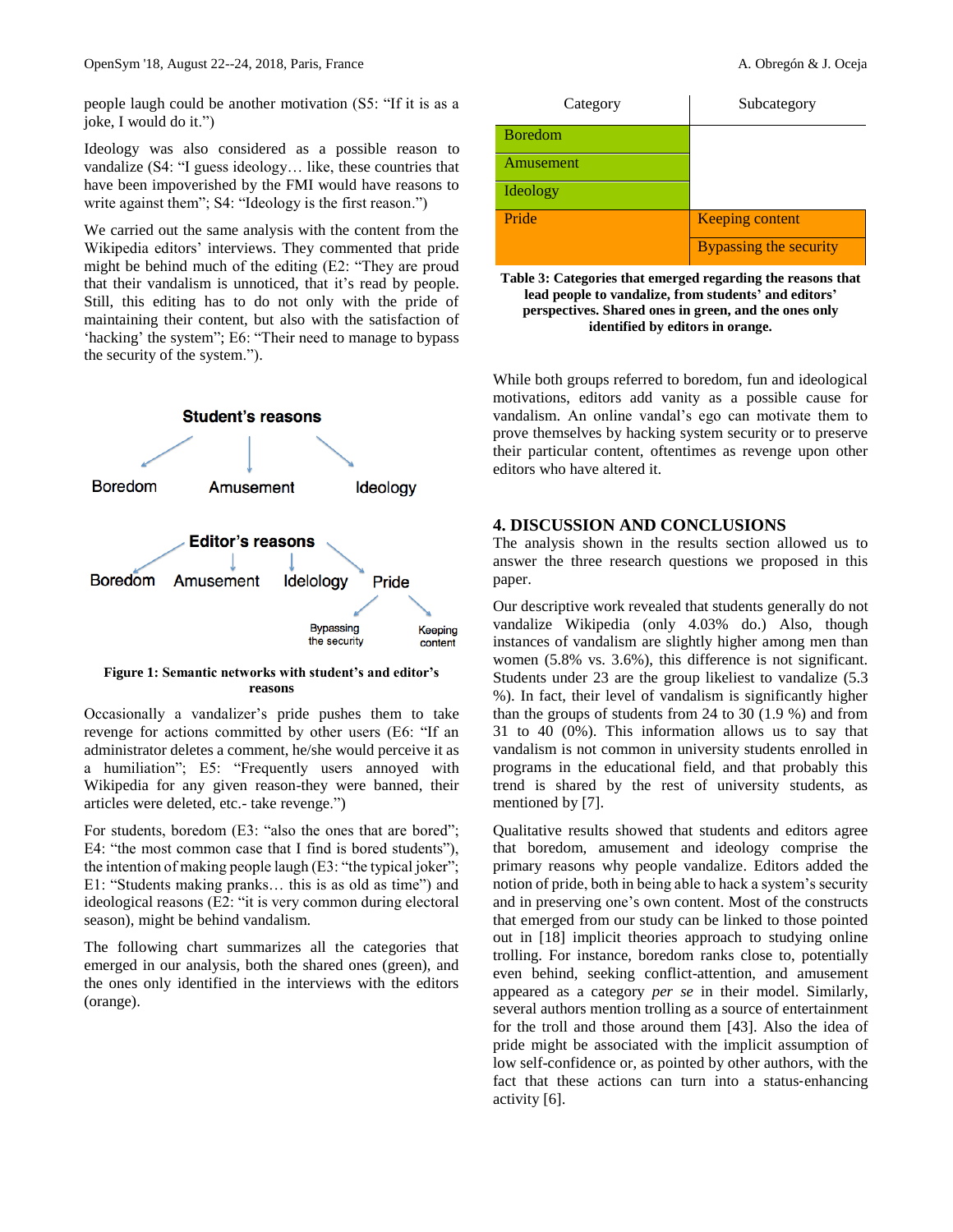Although our study has several limitations, mainly regarding sample size, we think that it constitutes a valid initial attempt at understanding university students in the educational field and their relationship to vandalism in Wikipedia. We expect that the mixed approach that we have used, as well as the inclusion of the editors' perspective, have provided useful insight on the matter. Further study regarding other demographics is needed.

## **ACKNOWLEDGMENTS**

This work was partially supported by Wikimedia Spain.

# **REFERENCES**

- 1. Adler, B. Th., De Alfaro, L., Mola-Velasco, S., Rosso, P., & West, A. G. (2011). Wikipedia vandalism detection: combining natural language, metadata, and reputation features. Actas de la 12ª conferencia Computational linguistics and intelligent text processing (CICLing'11). Universidad de Pennsylvania. Retrieved from [http://repository.upenn.edu/cgi/viewcontent.cgi?article](http://repository.upenn.edu/cgi/viewcontent.cgi?article=1494&context=cis_papers) [=1494&context=cis\\_papers](http://repository.upenn.edu/cgi/viewcontent.cgi?article=1494&context=cis_papers)
- 2. Ayers, Ph., Matthews, Ch., & Yates, B. (2008). How Wikipedia works. And how you can be a part of it. San Francisco, United States: No Starch Press.
- 3. Banerjee, S., & Mitra, P. (2016). WikiWrite: Generating Wikipedia Articles Automatically. 25ª International Conference of Artificial Intelligence (IJCAI'16). Retrieved from <http://www.ijcai.org/Proceedings/16/Papers/389.pdf>
- 4. Bogdan, R., & Biklen, S. (2007). Qualitative research for education: An introduction to theory and practice. Boston: Allyn and Bacon.
- 5. Buckels, E. E., Trapnell, P. D., & Paulhus, D. L. (2014). Trolls just want to have fun. *Personality and Individual Differences*, *67*, 97–102. <https://doi.org/10.1016/j.paid.2014.01.016>
- 6. Chamorro-Premuzic, T. (2014, September 18th). Behind the online comments: the psychology of internet trolls. *The Guardian*. Retrieved from [http://www.theguardian.com/media-network/media](http://www.theguardian.com/media-network/media-network-blog/2014/sep/18/psychology-internet-trolls-pewdiepie-youtube-mary-beard)[network-blog/2014/sep/18/psychology-internet-trolls](http://www.theguardian.com/media-network/media-network-blog/2014/sep/18/psychology-internet-trolls-pewdiepie-youtube-mary-beard)[pewdiepie-youtube-mary-beard](http://www.theguardian.com/media-network/media-network-blog/2014/sep/18/psychology-internet-trolls-pewdiepie-youtube-mary-beard)
- 7. Cobb, L. (2009). Study of vandalism survival times. *The Signpost*. Retrieved from [https://en.wikipedia.org/wiki/Wikipedia:Wikipedia\\_Sig](https://en.wikipedia.org/wiki/Wikipedia:Wikipedia_Signpost/2009-06-22/Vandalism) [npost/2009-06-22/Vandalism](https://en.wikipedia.org/wiki/Wikipedia:Wikipedia_Signpost/2009-06-22/Vandalism)
- 8. Creswell, J.W. (2011). Educational Research: Planning, Conducting, and Evaluating Quantitative and Qualitative Research. Boston: Pearson.
- 9. Dewey, C. (2015). The story behind Jar'Edo Wens, the longest-running hoax in Wikipedia history. *The*

## *Washington Post*. Retrieved from [https://www.washingtonpost.com/news/the](https://www.washingtonpost.com/news/the-intersect/wp/2015/04/15/the-great-wikipedia-hoax/)[intersect/wp/2015/04/15/the-great-wikipedia-hoax/](https://www.washingtonpost.com/news/the-intersect/wp/2015/04/15/the-great-wikipedia-hoax/)

- 10. Hardaker, C. (2010). Trolling in asynchronous computer-mediated communication: From user discussions to academic definitions. *Journal of Politeness Research. Language, Behaviour, Culture*, 6(2), pp. 215-242. <http://doi.org/10.1515/jplr.2010.011>
- 11. Hardaker, C. (2013). "Uh.... not to be nitpicky, but… the past tense of drag is dragged, not drug.": An overview of trolling strategies. *Journal of Language Aggression and Conflict*, *1*(1), 58–86
- 12. Hartas, D. (2015). Educational research and inquiry: Qualitative and quantitative approaches. London, UK: Bloomsbury Academic.
- 13. Head, A. J., & Eisenberg, M. B. (2010). How College Students Evaluate and Use Information in the Digital Age. Project information literacy progress report. Universidad de Washington. Retrieved from [http://www.projectinfolit.org/uploads/2/7/5/4/2754171](http://www.projectinfolit.org/uploads/2/7/5/4/27541717/pil_fall2010_survey_fullreport1.pdf) [7/pil\\_fall2010\\_survey\\_fullreport1.pdf](http://www.projectinfolit.org/uploads/2/7/5/4/27541717/pil_fall2010_survey_fullreport1.pdf)
- 14. Kittur, A., Suh, B., Pendleton, B. A., & Chi, E. H. (2007). *He says, she says: Conflict and coordination in Wikipedia*. 25th Annual ACM Conference on Human Factors in Computing Systems (CHI 2007), 453-462. San José, USA
- 15. Kumar, S., Spezzano, F., & Subrahmanian, V.S. (2015). *VEWS: A Wikipedia Vandal Early Warning System*. Proceedings of the 21ª ACM SIGKDD International Conference on Knowledge Discovery and Data Mining (KDD'15), 607-616. doi: <http://dx.doi.org/10.1145/2783258.2783367>
- 16. Leyden, J. (2006). Wikipedia Blaster 'fix' points to malware. *The Register*. Retrieved from [https://www.theregister.co.uk/2006/11/03/wikipedia\\_bl](https://www.theregister.co.uk/2006/11/03/wikipedia_blaster_attack/) [aster\\_attack/](https://www.theregister.co.uk/2006/11/03/wikipedia_blaster_attack/)
- 17. Martin, L. (2006). Wikipedia fights off cyber vandals. *The Guardian*. Retrieved from [https://www.theguardian.com/technology/2006/jun/18/](https://www.theguardian.com/technology/2006/jun/18/wikipedia.news) [wikipedia.news](https://www.theguardian.com/technology/2006/jun/18/wikipedia.news)
- 18. Maltby, J., Day, L., Hatcher, R. M., Tazzyman, S., Flowe, H. D., Palmer, E. J., … Cutts, K. (2016). Implicit theories of online trolling: Evidence that attention-seeking conceptions are associated with increased psychological resilience. *British Journal of Psychology*, *107*(3), 448–466. <https://doi.org/10.1111/bjop.12154>
- 19. Martínez-Salgado, C. (2012). El muestreo en investigación cualitativa. Principios básicos y algunas controversias. Revista Ciência & Saúde Coletiva, 17(3). Retrieved from <http://www.scielosp.org/pdf/csc/v17n3/v17n3a06>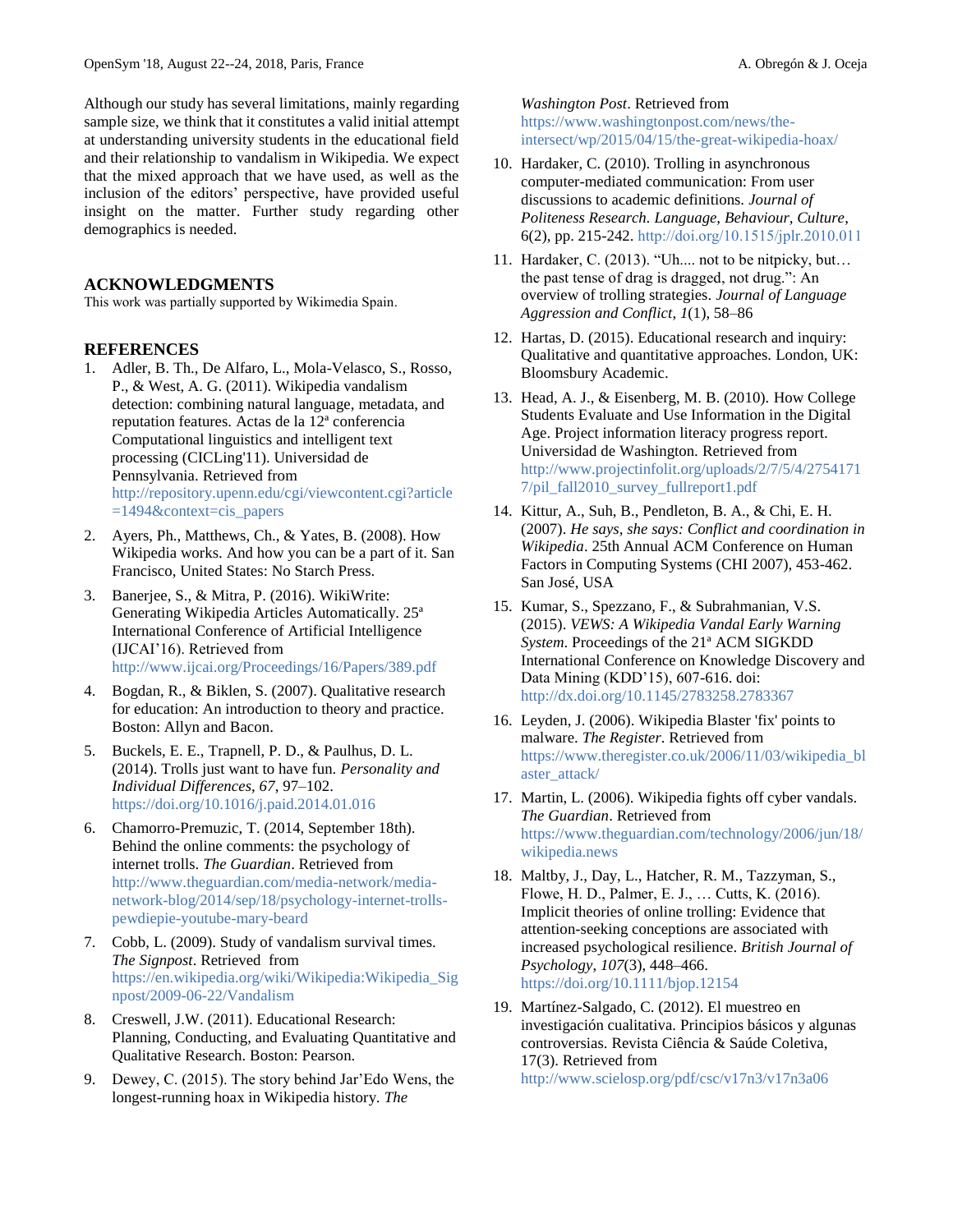- 20. Meishar-Tal, H. (2015). Teachers' use of Wikipedia with their Students. Australian Journal of Teacher Education, 40(12). Retrieved from <http://ro.ecu.edu.au/ajte/vol40/iss12/9>
- 21. Miles, M. B., Huberman, A. M., & Saldana, J. (2014). Qualitative data analysis: A method sourcebook. Thousand Oaks, CA: Sage.
- 22. Mola-Velasco, S.M. (2010). Wikipedia vandalism detection through machine. learning: feature review and new proposals. Reporte para PAN 2010. Retrieved from [http://ceur-ws.org/Vol-1176/CLEF2010wn-PAN-](http://ceur-ws.org/Vol-1176/CLEF2010wn-PAN-Mola_Velasco2010.pdf)[Mola\\_Velasco2010.pdf](http://ceur-ws.org/Vol-1176/CLEF2010wn-PAN-Mola_Velasco2010.pdf)
- 23. Morris, K. (2013). The greatest movie that never was. *The Daily Dot*. Retrieved from [http://www.dailydot.com/upstream/wikipedia-hoax](http://www.dailydot.com/upstream/wikipedia-hoax-yuri-gadyukin-nitrate-movie/)[yuri-gadyukin-nitrate-movie/](http://www.dailydot.com/upstream/wikipedia-hoax-yuri-gadyukin-nitrate-movie/)
- 24. Moses, A. (2006). Wikipedia link led to virus site. *The Sydney Morning Herald*. Retrieved from [http://www.smh.com.au/news/security/Wikipedia-link](http://www.smh.com.au/news/security/Wikipedia-link-led-to-virus-site/2006/11/06/1162661592703.html)[led-to-virus-site/2006/11/06/1162661592703.html](http://www.smh.com.au/news/security/Wikipedia-link-led-to-virus-site/2006/11/06/1162661592703.html)
- 25. Myers, K. S. (2006). Wikimmunity: Fitting the communications decency act to Wikipedia. *Harvard Journal of Law & Technology*, 20(1). Retrieved from [http://papers.ssrn.com/sol3/papers.cfm?abstract\\_id=91](http://papers.ssrn.com/sol3/papers.cfm?abstract_id=916529) [6529](http://papers.ssrn.com/sol3/papers.cfm?abstract_id=916529)
- 26. Obregón, A. (2016) Evaluación de la Wikipedia como recurso educativo en el ámbito universitario español. Tesis doctoral. Universidad de Cantabria.
- 27. Obregón, A. & González, N. (2016). Validación de un cuestionario piloto para evaluar el conocimiento de la Wikipedia en estudiantes de Educación Superior. Magacine of the Congrés Internacional de Docència Universitària i Innovació (CIDUI). Retrieved from [goo.gl/OEbhCJ](file:///C:/Users/jorgeoceja/Downloads/goo.gl/OEbhCJ)
- 28. Olanoff, L. (21 de noviembre de 2007). School officials unite in banning Wikipedia. Seattle Times. Retrieved from [http://www.seattletimes.com/lifestyle/school-officials](http://www.seattletimes.com/lifestyle/school-officials-unite-in-banning-wikipedia/)[unite-in-banning-wikipedia/](http://www.seattletimes.com/lifestyle/school-officials-unite-in-banning-wikipedia/)
- 29. Patch, P. (2010). Meeting student writers where they are: using Wikipedia to teach responsible scholarship. Teaching English in the Two-Year College, 37(3), 278- 285.
- 30. Page, S. (2005). Author apologizes for fake Wikipedia biography. *Usa today*. Retrieved from [http://usatoday30.usatoday.com/tech/news/2005-12-11-](http://usatoday30.usatoday.com/tech/news/2005-12-11-Wikipedia-apology_x.htm) [Wikipedia-apology\\_x.htm](http://usatoday30.usatoday.com/tech/news/2005-12-11-Wikipedia-apology_x.htm)
- 31. Pérez-Lanzac, C. (10 de junio de 2009). ¿Debemos fiarnos de la Wikipedia? El País. Retrieved from [http://elpais.com/diario/2009/06/10/sociedad/12445848](http://elpais.com/diario/2009/06/10/sociedad/1244584801_850215.html) [01\\_850215.html](http://elpais.com/diario/2009/06/10/sociedad/1244584801_850215.html)
- 32. Pogatchnik, S. (2009). Student hoaxes world's media on Wikipedia. *NCB News*. Retrieved from

[http://www.nbcnews.com/id/30699302/ns/technology\\_](http://www.nbcnews.com/id/30699302/ns/technology_and_science-tech_and_gadgets/t/student-hoaxes-worlds-media-Wikipedia/) [and\\_science-tech\\_and\\_gadgets/t/student-hoaxes](http://www.nbcnews.com/id/30699302/ns/technology_and_science-tech_and_gadgets/t/student-hoaxes-worlds-media-Wikipedia/)[worlds-media-Wikipedia/](http://www.nbcnews.com/id/30699302/ns/technology_and_science-tech_and_gadgets/t/student-hoaxes-worlds-media-Wikipedia/)

- 33. Potthast, M., Stein, B., & Gerling, R. (2008). Automatic Vandalism Detection in Wikipedia. Actas de la Advances in Information Retrieval - 30th European Conference on IR Research, 663-668, Glasgow. Retrieved from [http://www.uni](http://www.uni-weimar.de/medien/webis/publications/papers/stein_2008c.pdf)[weimar.de/medien/webis/publications/papers/stein\\_200](http://www.uni-weimar.de/medien/webis/publications/papers/stein_2008c.pdf) [8c.pdf](http://www.uni-weimar.de/medien/webis/publications/papers/stein_2008c.pdf)
- 34. Potthast, M., & Holfeld, T. (2011). Overview of the 2nd International Competition on Wikipedia Vandalism Detection. In Petras, V., & Clough, P. (eds.) *Notebook Papers of CLEF 2011 Labs and Workshops*. Amsterdam. Retrieved from [http://www.uni](http://www.uni-weimar.de/medien/webis/publications/papers/potthast_2011a.pdf)[weimar.de/medien/webis/publications/papers/potthast\\_](http://www.uni-weimar.de/medien/webis/publications/papers/potthast_2011a.pdf) [2011a.pdf](http://www.uni-weimar.de/medien/webis/publications/papers/potthast_2011a.pdf)
- 35. Robinson, W. S. (2000). The logical structure of analytic induction. En R. Gomm, M. Hammersley y P. Foster (Eds.), *Case Study Method* (pp. 187-195). London, UK: Sage.
- 36. Sánchez, L. (2014). Utilización de Wikipedia como recurso docente en la enseñanza superior (Tesis doctoral). Universidad de Salamanca. Retrieved from [http://gredos.usal.es/xmlui/bitstream/handle/10366/125](http://gredos.usal.es/xmlui/bitstream/handle/10366/125932/DC_S%C3%A1nchezMart%C3%ADnL_Wikipedia.pdf?sequence=1) [932/DC\\_S%C3%A1nchezMart%C3%ADnL\\_Wikipedi](http://gredos.usal.es/xmlui/bitstream/handle/10366/125932/DC_S%C3%A1nchezMart%C3%ADnL_Wikipedia.pdf?sequence=1) [a.pdf?sequence=1](http://gredos.usal.es/xmlui/bitstream/handle/10366/125932/DC_S%C3%A1nchezMart%C3%ADnL_Wikipedia.pdf?sequence=1)
- 37. Sánchez, R. (2013). L@s niñ@s buen@s hacen los deberes (L@s mal@s, copian de Internet). *Cuadernos de Información y Comunicación*, 18, 117-131. Retrieved from [http://revistas.ucm.es/index.php/CIYC/article/viewFile/](http://revistas.ucm.es/index.php/CIYC/article/viewFile/41719/39757) [41719/39757](http://revistas.ucm.es/index.php/CIYC/article/viewFile/41719/39757)
- 38. Schettini, P. (2015). Análisis de datos cualitativos en la investigación social. Buenos Aires, Argentina: Editorial de la Universidad de La Plata.
- 39. Smets, K., Goethals, B., & Verdonk, B. (2008). Automatic vandalism detection in Wikipedia: towards a machine learning approach. Actas de la AAAI Workshop, Wikipedia and Artificial Intelligence: An Evolving Synergy (WikiAI08). Chicago. Retrieved from

[http://www.aaai.org/Papers/Workshops/2008/WS-08-](http://www.aaai.org/Papers/Workshops/2008/WS-08-15/WS08-15-008.pdf) [15/WS08-15-008.pdf](http://www.aaai.org/Papers/Workshops/2008/WS-08-15/WS08-15-008.pdf)

- 40. Spradley, J. P. (2016). *The ethnographic interview*. Long Grove, IL: Waveland Press
- 41. Strauss, A., & Corbin, J. M. (1997). *Grounded theory in practice*. Thousand Oaks, CA: Sage
- 42. Suzuki, Y., & Nakamura, S. (2016). *Assessing the Quality of Wikipedia Editors through Crowdsourcing*. Wiki Workshop'16. Montreal, Canada. Retrieved from [http://wikiworkshop.org/2016/papers/Wiki\\_Workshop\\_](http://wikiworkshop.org/2016/papers/Wiki_Workshop__WWW_2016_paper_5.pdf) [\\_WWW\\_2016\\_paper\\_5.pdf](http://wikiworkshop.org/2016/papers/Wiki_Workshop__WWW_2016_paper_5.pdf)